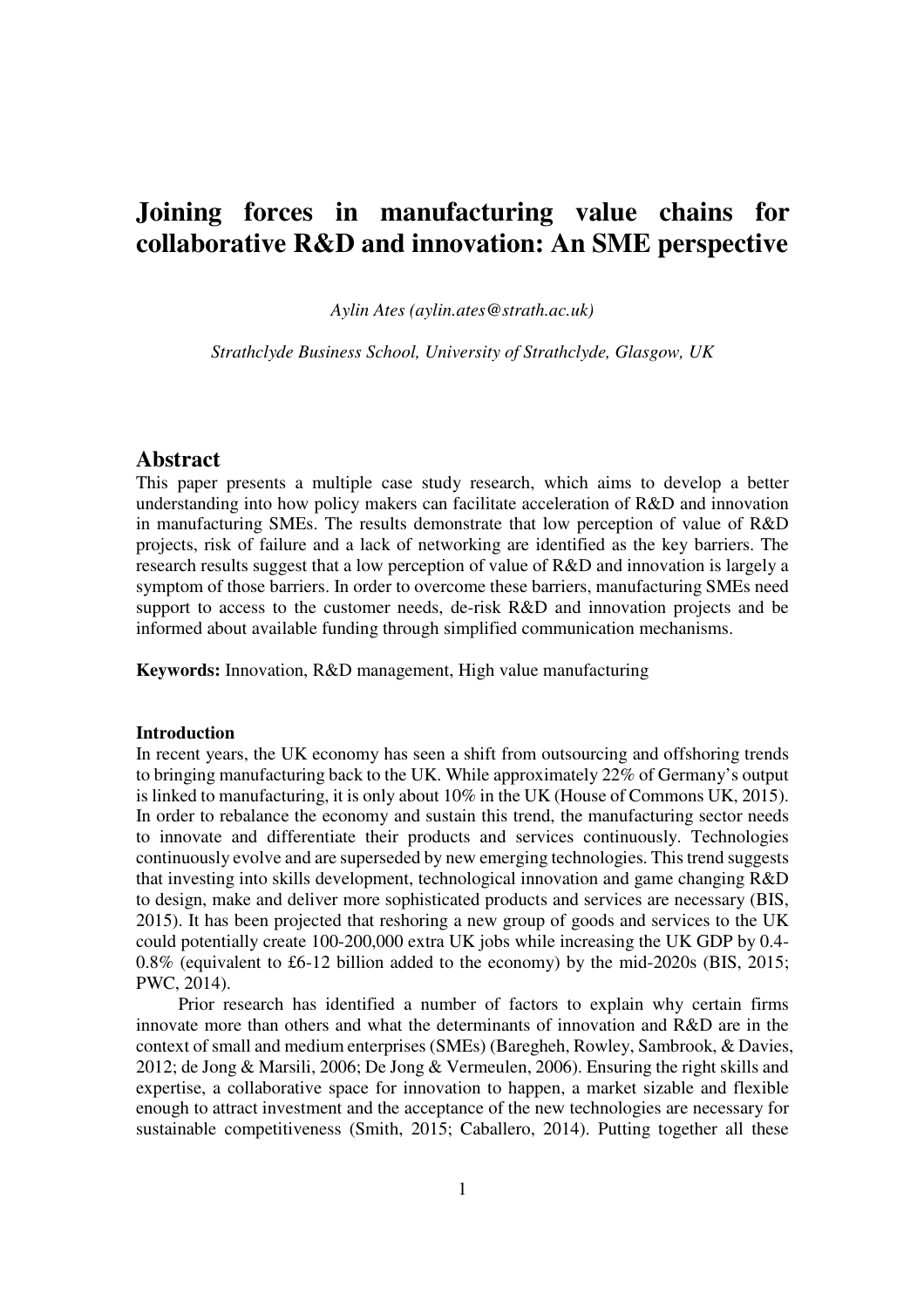elements and key stakeholders in the right ways at the right time is a difficult task for policy makers (Spanos, Vonortas, & Voudouris, 2015; Hoffman, Parejo, Bessant, & Perren, 1998).

 Current research highlight that the R&D function can be outsourced from a large firm to contractors to subcontracting SMEs. Alternatively, collaborative R&D can be implemented through open innovation ecosystems in various industries both in high and low tech industries, service and manufacturing sectors (Chesbrough, 2003; Chesbrough & Crowther, 2006; Chesbrough, Kim, & Agogino, 2014). This may suggest that UK SMEs can co-create value and win business if they collaborate, innovate and invest into R&D to be able to compete with global value chains. However, there is a gap in knowledge regarding a better understanding of the context, barriers, boundary conditions, and critical success factors for accelerated innovation and R&D in smaller firms (Chesbrough, 2012). Therefore, this study intends to fill this gap in literature by investigating the following research objective: *what are the barriers and drivers for enhanced collaborative R&D and innovation in manufacturing SMEs?* By addressing this objective, this research aims to shed lights on what makes innovation and R&D more feasible and meaningful for manufacturing SMEs while joining forces in the value chains to create high value. This paper proceeds by (a) reviewing existing literature in mainstream SME innovation and R&D management research from academic journal databases and policy reports (a) carrying out a comparative benchmarking analysis between UK and other competing nations, (c) conducting empirical work by collecting data from a sample of manufacturing companies within UK's metals industry, (d) presenting the findings and (e) making contributions to the fields of value chains and innovation.

# **Literature Review**

Driven by shortening of product life cycles, increased global competition and rapid technological developments in the new digital age, companies must accelerate their R&D and innovation capabilities to stay competitive (Belderbos, 2003; Francis & Bessant, 2005). However, while there have been increasing numbers of practitioner-based measures, rankings and innovation indexes, they often remain disconnected from the academic research (Crossan & Apaydin, 2010). The terms innovation, research, R&D, and New Product Development (NPD) are often used interchangeably and as a substitute for creativity, new knowledge, incremental or step change. It is not clear which concepts deal with a company-wide focus on new product generation and bold actions that bring step change to the firm and society (Reid, Roberts, & Moore, 2015; Calantone, Harmancioglu, & Droge, 2010). Consequently, there seems to a confusion among practitioners regarding the terminology, meanings, expectations, required investment, payback periods and timelines (Harmancioglu, Droge, & Calantone, 2009; Andrew, Sirkin, & Butman, 2006).

 It is considered that innovation is tightly related to change, as firms use innovation as a means in order to shape or adapt to a new business environment (Baregheh, Rowley, & Sambrook, 2009; Birkinshaw, Bessant, & Delbridge, 2007). The first definition of innovation was created by Schumpeter in the late 1920s, who stressed the novelty aspect (Hansen & Wakonen, 1997). According to Schumpeter, innovation is reflected in novel outputs such as a new product or a better quality product; a new method of manufacturing method; a new market; a new source of supply; or a new organizational structure, which can be summarized as doing things in a different way. According to Crossan and Apaydin (2010), innovation is renewal and enlargement of products, services, and markets;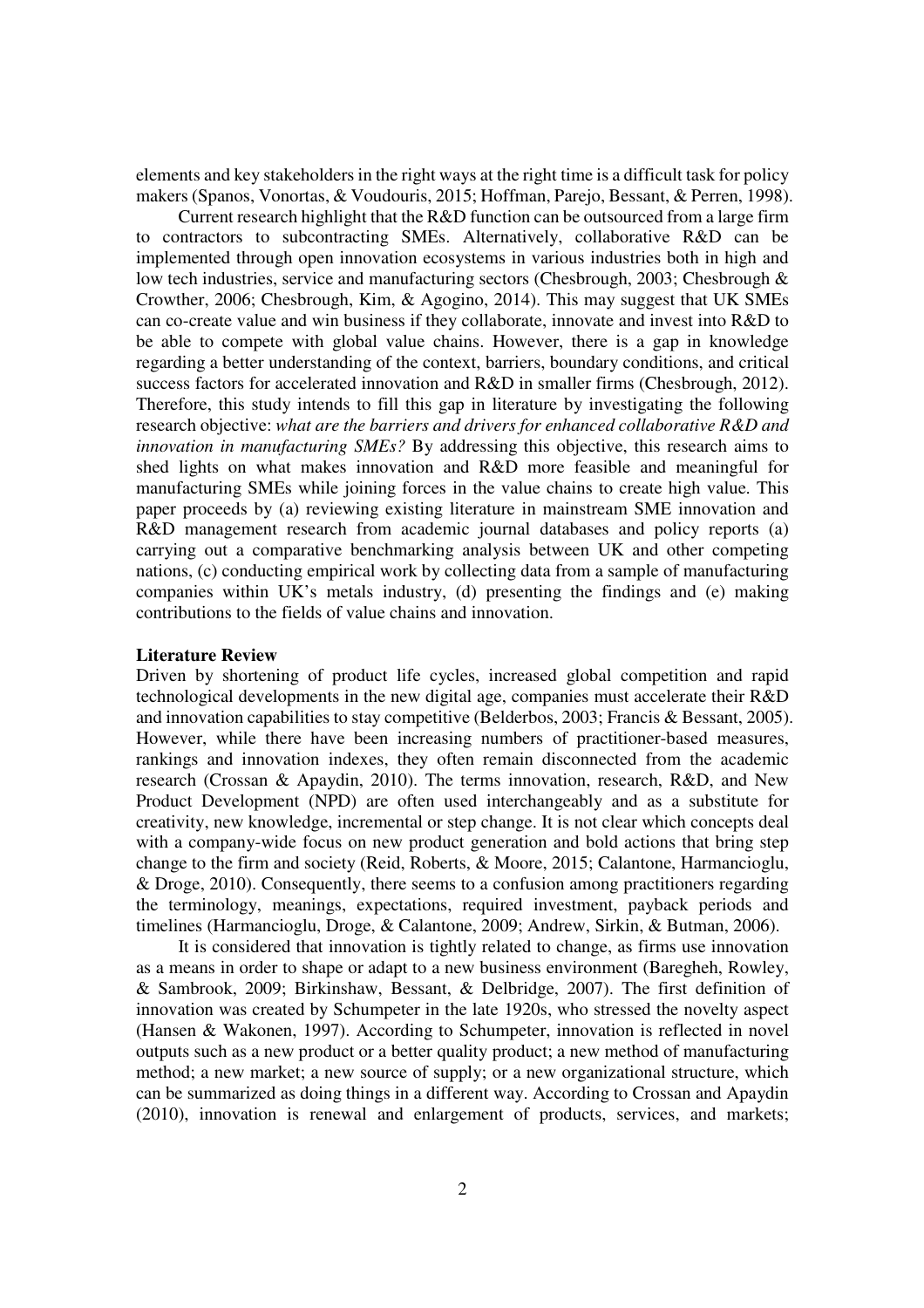development of new methods of production; and establishment of new management systems. It is both a process and an outcome. Innovation is more than a creative process and includes application and exploitation. It emphasizes intended benefits such as valueadded across different business areas with a commercial focus.

 Although Schumpeter clearly positioned the definition of innovation within the realm of the firm and outlined its extent as product, process, and business model, there are continuing debates over various aspects of invention such as its essentiality and adequacy, intentionality, useful nature, successful application and diffusion to qualify as innovation (Hobday, 2005; Klein & Knight, 2005; Pittaway, Robertson, Munir, Denyer, & Neely, 2004; Camison-Zornoza, Lapiedra-Alcami, Segarra-Cipres, & Boronat-Navarro, 2004; Holland, 1997). On the other hand, considering innovation as an organizational capability within the boundaries of the firm is challenged by influential academic researchers as can be seen in the open innovation paradigm (Chesbrough, 2004; Chesbrough & Rosenbloom, 2002; Chesbrough, 2003a; Chesbrough & Teece, 1996). Open innovation as a concept was first introduced by Henry Chesbrough and has created a new way of thinking about the innovation capabilities which are practiced not only within the boundaries of the firm (Chesbrough, 2012). Instead, open innovation practices are seen to be extended to include activity networks of suppliers, customers, partners, large and small businesses, universities, innovation centers, third parties, and society.

### *A review of SME and manufacturing value chain perspective*

Today's organizations are increasingly competing on the basis of 'supply chain versus supply chain' rather than 'firm versus firm' (Shi & Yu, 2013; Ketchen, Rebarick, Hutt, & Meyer, 2008). Within this context, 'best value supply chains' are emerging as a means to create competitive advantage and superior performance (Ketchen & Hult, 2007; Boyer & Hult, 2005). An emphasis on strategic supply chain management does not necessarily entail a need to use cutting-edge and expensive equipment, nor to accentuate strong teamwork at all stages in the chain. Instead, the essential focus is on matching the chain's approach to multiple competing priorities of agility, adaptability and alignment (Lee, 2004). In high value supply chains, total value across speed, quality, cost and flexibility is considered rather than only transactional costs (Morrow, Sirmon, Hitt, & Holcomb, 2007).

 Furthermore, resource dependence theory suggest that supply chain members recognize that dependence can create auto-control and trust in high value chains. In contrast, in traditional supply chains, each member tries to avoid becoming dependent on others and tries to make others reliant on it (Crook  $&$  Combs, 2007). However, as suggested by Fjeldstad, Snow, Miles, and Lettl (2012) and Miles and Snow (2007) there are many challenges and limitations as well as strengths of multi-firm network organizations. When moving from supply chains to value networks, strategy becomes primarily the art and science of positioning a firm in the right place on the value chain (Noke  $\&$  Hughes, 2010; Peppard & Rylander, 2006). Therefore, firms within value networks are increasingly looking into upgrading and repositioning themselves in order to capture more value (Noke & Hughes, 2010; Edwards, Battisti, & Neely, 2004). Examples of upgrading activities include any kind of investment that results in the firm becoming more productive such as training the workforce, adopting new technology, obtaining legislative approvals and certifications and investing in R&D and innovation, proactively developing networks and pursuing strategies to serve current markets in new ways and penetrate higher value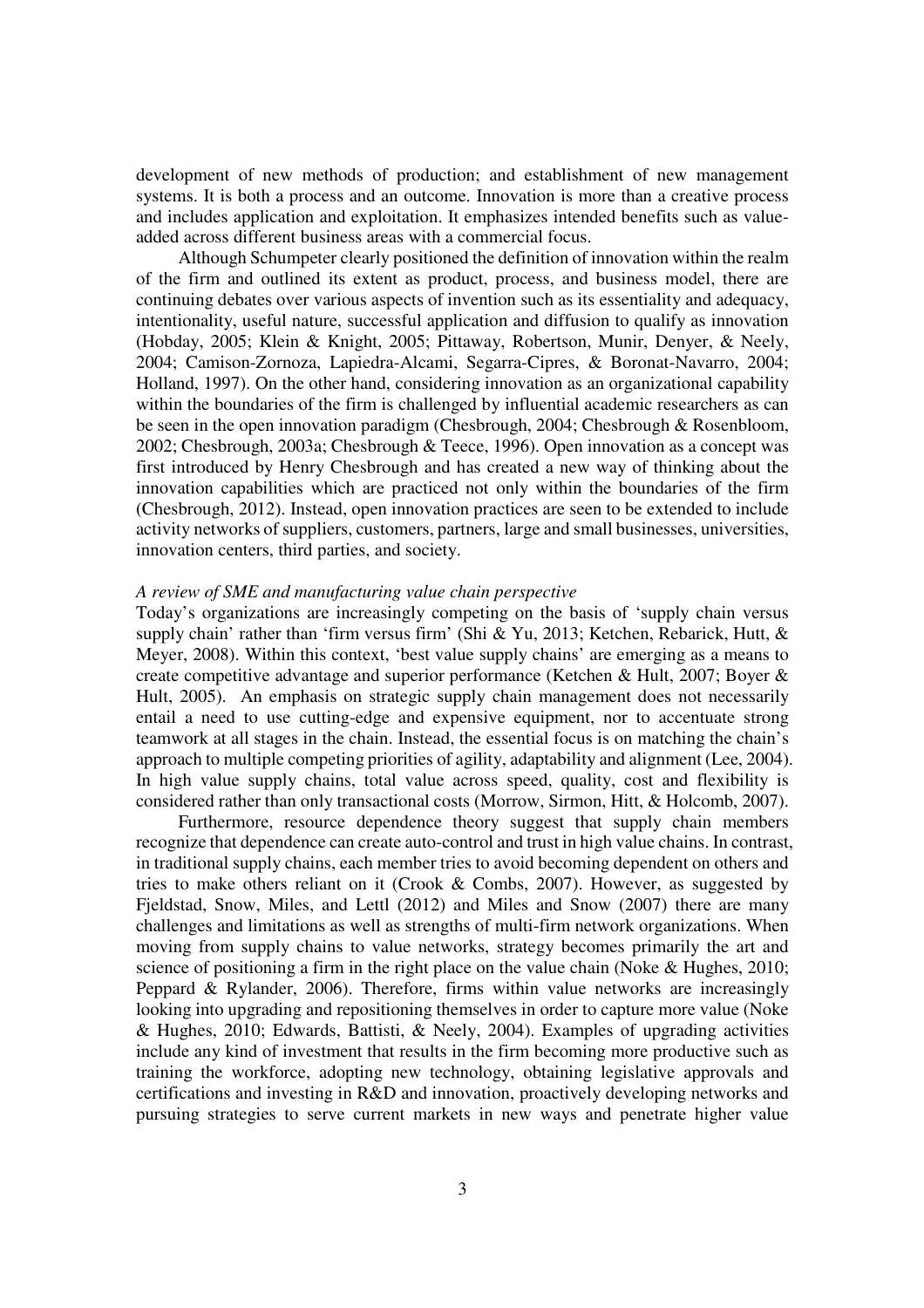## markets.

 For example, the Automotive Council in the UK has identified some £2.5bn of metals-related content out of a total of £5bn of opportunities for UK suppliers, which is based on reshoring demand to achieve an average of 60% local content. In order to exploit supply opportunities particularly within the next generation innovative product value chains, the Automotive Council suggests three distinct modes of improvement areas where UK value chains show shortfalls (Davies et al., 2014):

- There is no qualified and dependable source available in the UK. Rectifying this deficiency would require enticing domestic or foreign suppliers to invest in the UK to build, or in the case of electronics, to rebuild this capability.
- There is insufficient capacity at existing UK suppliers. Rectifying this gap would require additional investment into existing UK suppliers, and in turn, access to finance to invest in additional capacity.
- UK suppliers are available, but lack the technical capability to win this business. Rectifying this gap would require both additional investment into existing UK suppliers, as well as skill development in terms of manufacturing process technology.

 The automotive industry has embarked on a set of actions to engage with potential local suppliers and SMEs and appears keen to see a greater proportion of its future supplies coming from UK-based suppliers (BIS, 2015). In order to achieve this, a particular category of innovation support will be required for SME organizations who are considering a major change in their manufacturing methods, materials or design methodology to meet future market challenges and OEM needs. This particular SME innovation support needs to include collaborative R&D in the value chains as well as SME focused support mechanisms (Spanos et al., 2015; Raymond & St-Pierre, 2010; Shefer & Frenkel, 2005; Carayannis, Alexander, & Ioannidis, 2000; Staropoli, 1998).

## *A review of UK innovation performance*

The manufacturing sector is vital to the UK's financial stability and its continued growth is important to building a balanced and competitive economy (Hoffman et al., 1998). The manufacturing industry adds £6.7 trillion to the global economy and directly employs 2.6 million people in the UK. Manufacturing accounts for 54% of all UK exports making the UK the 11th largest goods exporter in the world. The manufacturing industry as a whole accounts for 72% of R&D expenditure and manufacturing output accounts for 11% of total UK GVA (Gross Value Added).

 While the UK has fewer researchers than larger countries such as the US and China, it is far more efficient in terms of output per researcher. UK was one of the top five research nations based on article outputs in 2010 (i.e. US, China, UK, Japan, and Germany). UK researchers generate more article per researcher, more citations per researcher, and more usage per article authored as measured by global downloads of UK articles (Science and Technology Committee, 2013). According to the Global Innovation Index (Hollanders, Es-Sadki, & Kanerva, 2015), although the UK scores well in innovation inputs (4th), and output performance (4th), this assessment ranks the UK 60th in the world on innovation efficiency - a measure of innovation output given the country's innovation inputs. This indicates that the UK is not fully capitalizing on its current level of innovation investment. In order to bridge the gap between fundamental research and applied research that is ready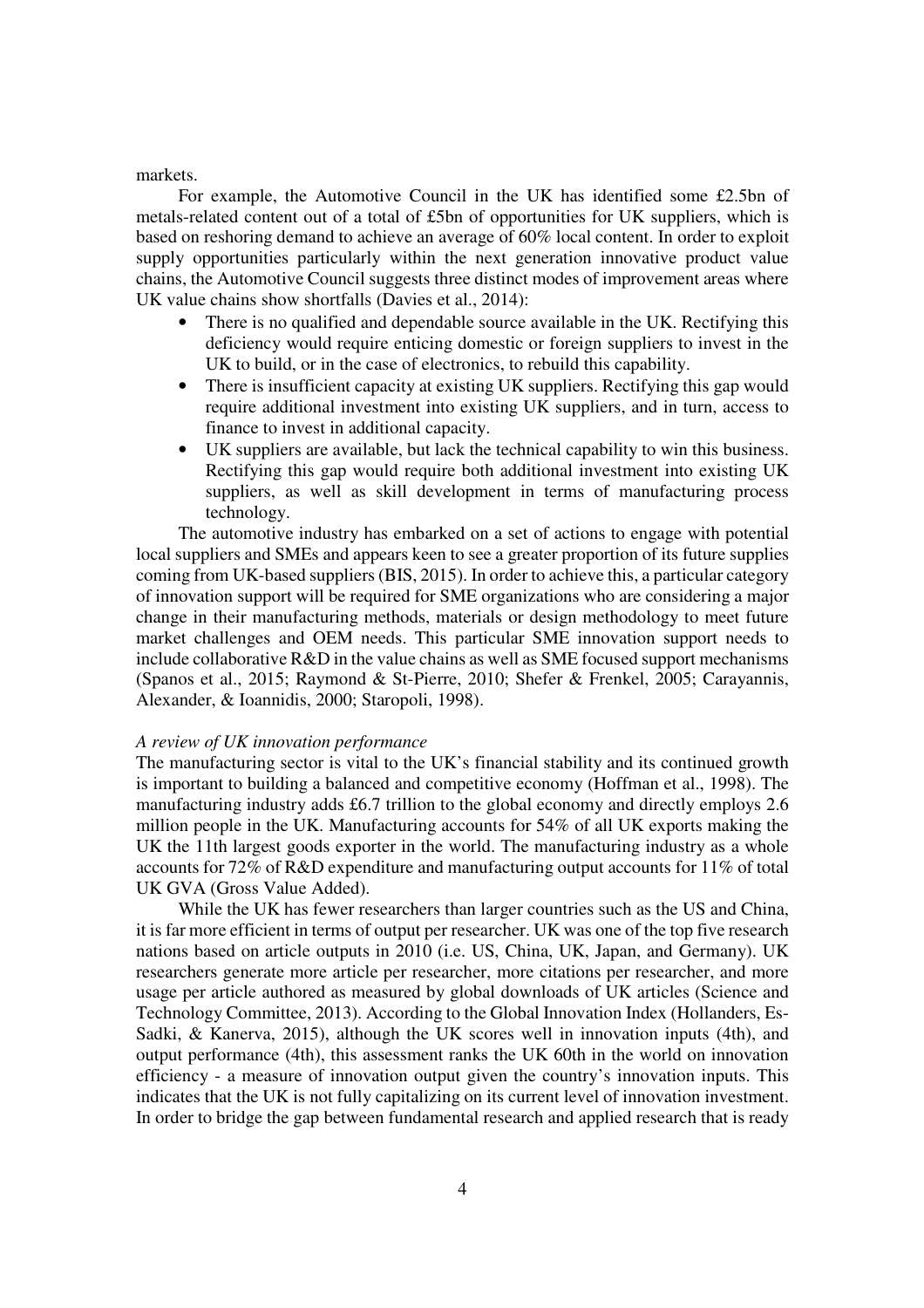to commercialize, a number of new 'intermediate sector' organizations such as Catapults (www.catapult.org.uk) are set up to focus on working closely with businesses in the areas of translational research and commercialization of new technologies born in British universities.

 Studies have found evidence of a complex positive relationship in which innovation, R&D and exporting are mutually reinforcing (BIS, 2011). In 2013, goods account for 63% of UK total exports, however they account for 86% of South Korea's exports, 77% of French exports, 83% of German exports, 88% of Japanese exports, and 94% of Chinese exports which has emerged as a leading export country from a zero export country in the 80s. The country comparisons are presented in Figure 1 based on the data available through The World Bank Metadata Database (World Bank Group, 2015).



*Figure 1 – Manufacturing exports (% of merchandise exports)*

 Gross Expenditure on R&D (GERD) is a measure which represents a percentage of the GDP. The UK shows a lower R&D expenditure compared to the competing nations as can be seen in the Figure 2 (World Bank Group, 2015). Due to the size of the UK, it is unlikely that it will be among the top spenders in absolute terms; however there is a slight paradox as South Korea is one of the global leaders in R&D intensity and it is smaller than the UK in both geographic size and population.

 In conclusion, based on the data available on the Worldbank Database (World Bank Group, 2015) and European Union statistics (Hollanders et al., 2015), the UK appears to be an 'innovation follower' rather than being an 'innovation leader' nation. Literature review findings suggest that UK companies invest less in R&D activity than those in major industrial nations, with 1.7% GDP invested in R&D in the UK compared with France at 2.3%, Germany at 2.9% and South Korea's 4.4% (Broadberry & O'Rourke, 2010; Broadberry, 2004). Figure 2 presents these facts and figures based on data available in 2011. Academic research and policy reports highlight the key role of accelerating R&D and innovation in SMEs and manufacturing value chains in order to become more competitive in global value chains. In the next section, the research methodology and empirical study are presented.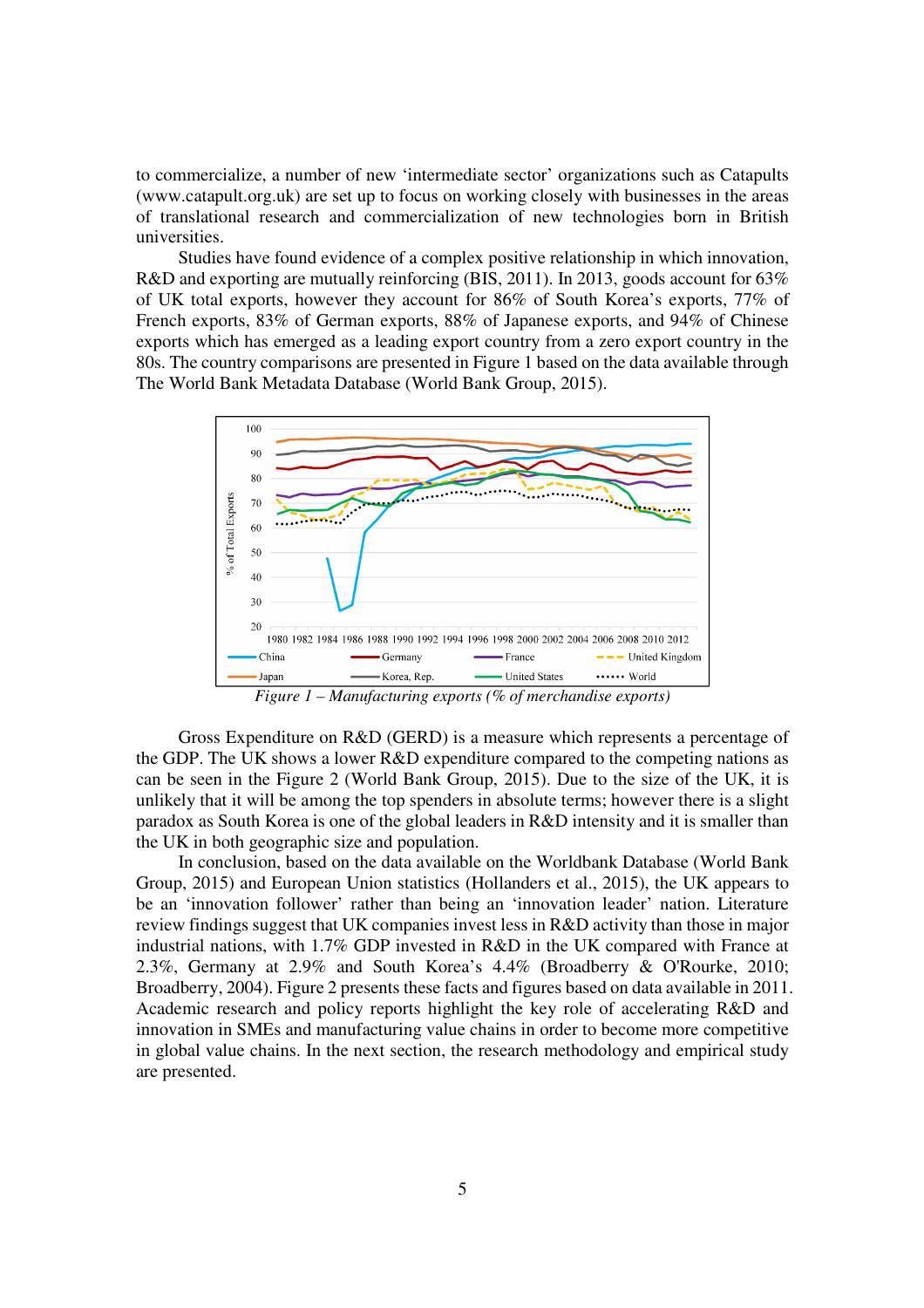

*Figure 2 – Total GERD as % of GDP (2011) (Private and 3rd sector GERD) = (Total R&D expenditure) – (Government financed GERD)*

# **Methodology**

Due to the exploratory nature of enquiry, a qualitative research design, involving multiple case studies, was adopted (Yin, 2012; Eisenhardt, 1989). The unit of analysis is the company rather than any specific R&D or innovation project examples as this research aims to understand the overall context of where R&D and innovation is practiced rather than the process itself.

 The first phase of this research includes participant observations and attending expert workshops at government level and led by industry (Figure 3). The second phase involved an exploratory survey questionnaire. The sampling frame for the survey study was derived from a database of contacts of two research partners. These two innovation centers are part of UK government's High Value Manufacturing Catapult. The survey questionnaire was developed online and the survey link sent to the companies by email. 413 members and 97 companies were invited to respond to the survey during October 2014. 45 usable questionnaires were returned representing a response rate of 11%, which was satisfactory, given the seniority of the respondents and the confidentiality and complexity of the questionnaire related to R&D and innovation projects.

 The distribution of the responses in terms of size are as follows: SMEs (47%) and large companies (53%) which represents a balanced sample. The companies are suppliers to various metals related manufacturing sectors in the UK (e.g. aerospace, energy and automotive). The survey instrument was implemented online and included Yes/No type of questions as well as allowing free text entry. This approach was considered to be more favorable due to the exploratory nature of the research.

The results are presented in the next section. Some example survey questions were:

*What are your key issues regarding R&D and innovation? Does your company have an R&D and innovation plan? What percentage of your turnover do you invest in R&D and innovation? What innovation activity do you currently undertake? What R&D and innovation activity are you good at and why? What holds you back from partaking R&D and innovation activities? Do you feel appropriately informed of the R&D and innovation opportunities available to you? Have you been involved in any R&D and innovation partnerships and collaborations? If yes, were they successful? If not, can you indicate the main reasons for the lack of success? What do you see as the main drivers for R&D and innovation?*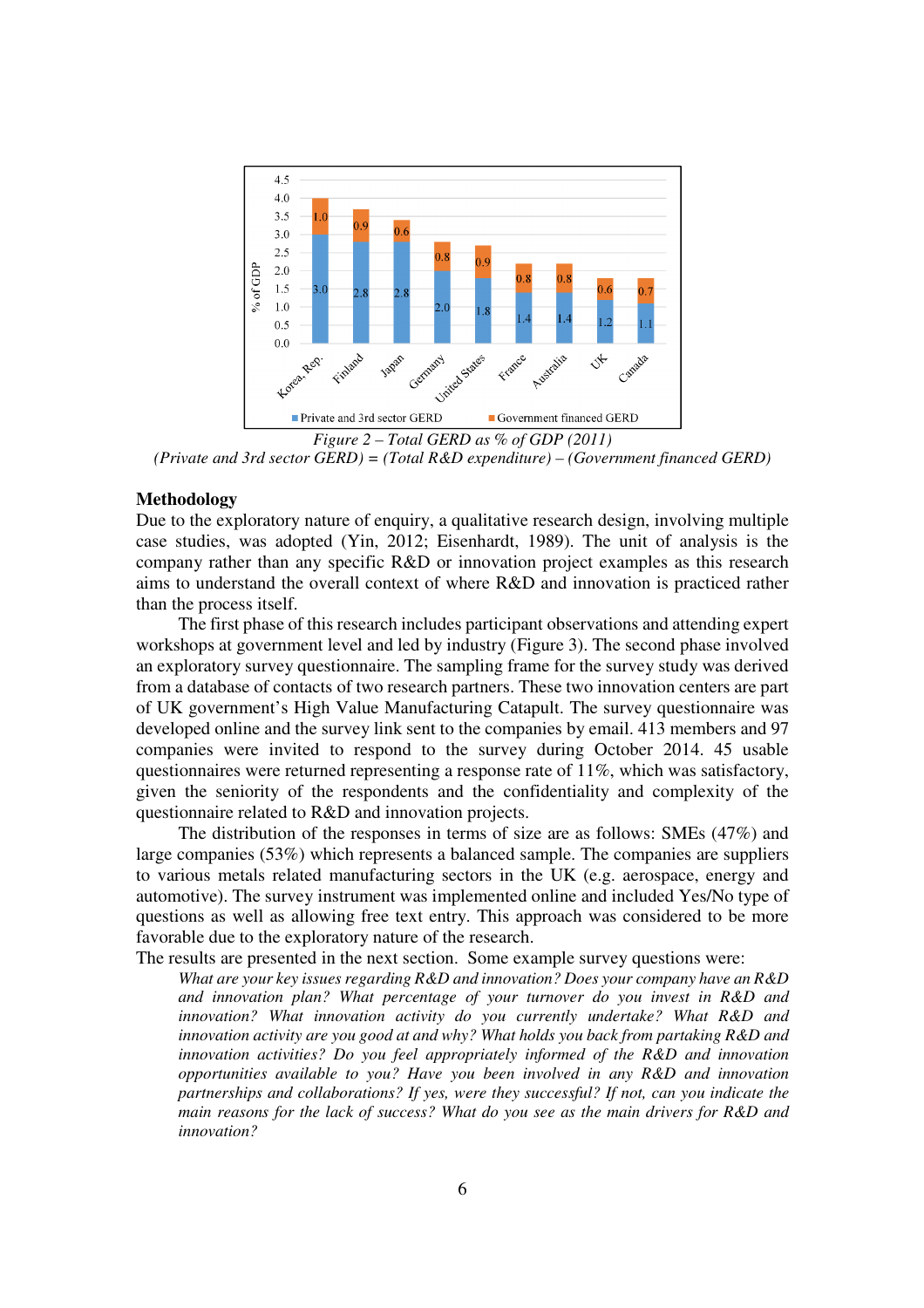

*Figure 3 – Empirical research process* 

 The third phase of the empirical research included seven online meetings with four manufacturing SMEs, which were conducted on a weekly basis. The online meetings focused on discussing the results of the survey and identifying the R&D and innovation needs of companies more in depth. A consolidating workshop was organized in order to integrate meeting discussions in a facilitated environment. The key findings will be discussed in order to better understand how R&D and innovation can be effectively accelerated in manufacturing SMEs.

# **Results**

The online survey asked free text based questions to managers to identify their company's key issues regarding R&D and innovation. There were a number of issues identified (see Figure 4) such as production pressures, lack of investment, lack of a robust business case and lack of awareness generally. These issues are echoed in the following quotes:

*We are a sub-contractor so don't hold the IP for design of product. Process Change Innovation is hampered by cost and time to implement changes in our industry. We also have a lack of skills in the engineering team with an increase in salaries.* 

*Balancing day to day operations with development activity is not easy. Payback on development projects is an issue for us. Insufficient time to carry out R&D due to production pressures and capacity constraints.* 

*No clear benefits of some innovation activities, understanding the practicalities and when we would see the benefits.* 

*We haven't looked beyond customer specifications to see what else we could offer, or how to use our manufacturing processes differently.* 

Although the firms are experiencing difficulties in dedicating time between short and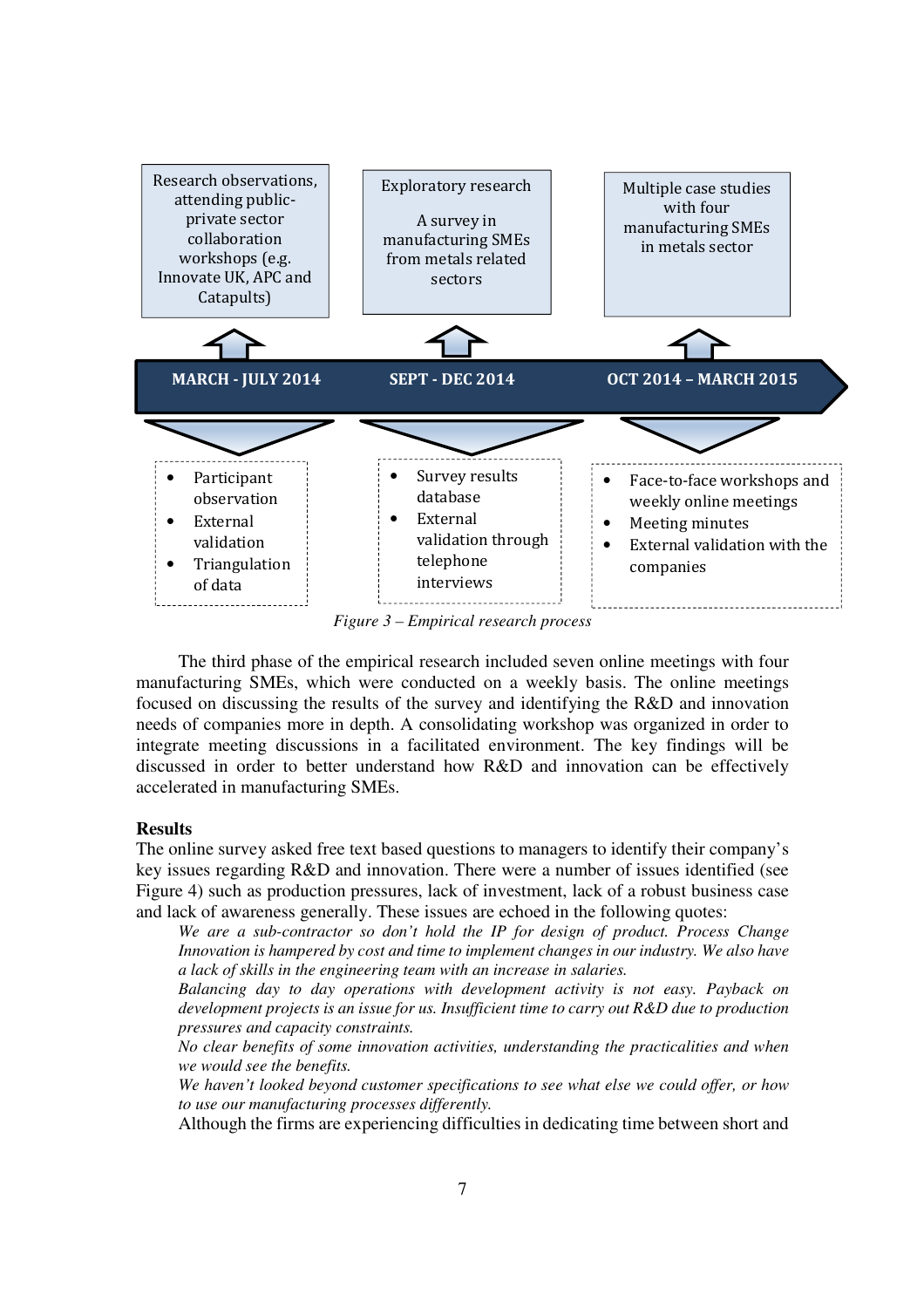long term business targets, our data shows that R&D and innovation is seen as important with 80% of respondents indicating that R&D and innovation is in their company's board agenda. Moreover, the investment in  $R&D$  and innovation is generally less than  $1\%$  in the sample. In order to better understand the resource allocation and strategic commitment towards more R&D and innovation, the survey included a section on whether the company had an R&D and innovation strategy: 63% of the respondents said 'Yes' and 37% said 'No'. 42% of the respondents said they had an on-site R&D and innovation facility while 58% said they did not have any. For the suppliers that are part of a larger corporate organization, 29% of them had a centralized R&D and Innovation facility whereas 71% did not have any R&D facility neither in the UK nor abroad.



*Figure 4 – Key barriers for R&D and innovation*

 Furthermore, this study found that management teams in the companies investigated had various experiences regarding developing strategies for R&D and innovation. Some companies integrated new product development, process/ method development and digital innovation as part of their strategic plans. On the other hand, some companies focused their strategic plans around small incremental changes in quality, cost and delivery, as evidenced by the following quotations:

*We plan to be an innovative supplier who have a process to add value to customer requirements. 5 year strategic plan is under development. Also a 30 year vision being worked on, with emphasis on value added differentiated products.* 

*There is a strategic plan which involves engineers' discussions for the next generation product requirements with designers. The engineers then ensure that they match the manufacturing capability to the new design requirements to ensure that the manufacturing capability is in line with this new requirement.* 

*Unaware of the details, other than looking at alternative manufacturing processes and materials to be used for future wind turbine shaft and hub components, as turbines get larger there will need to be a step change in design and process.* 

 The current R&D and innovation projects were identified in the areas of new product development, improving machine and process capability for new products and improving price competitiveness as can be seen in Figure 5.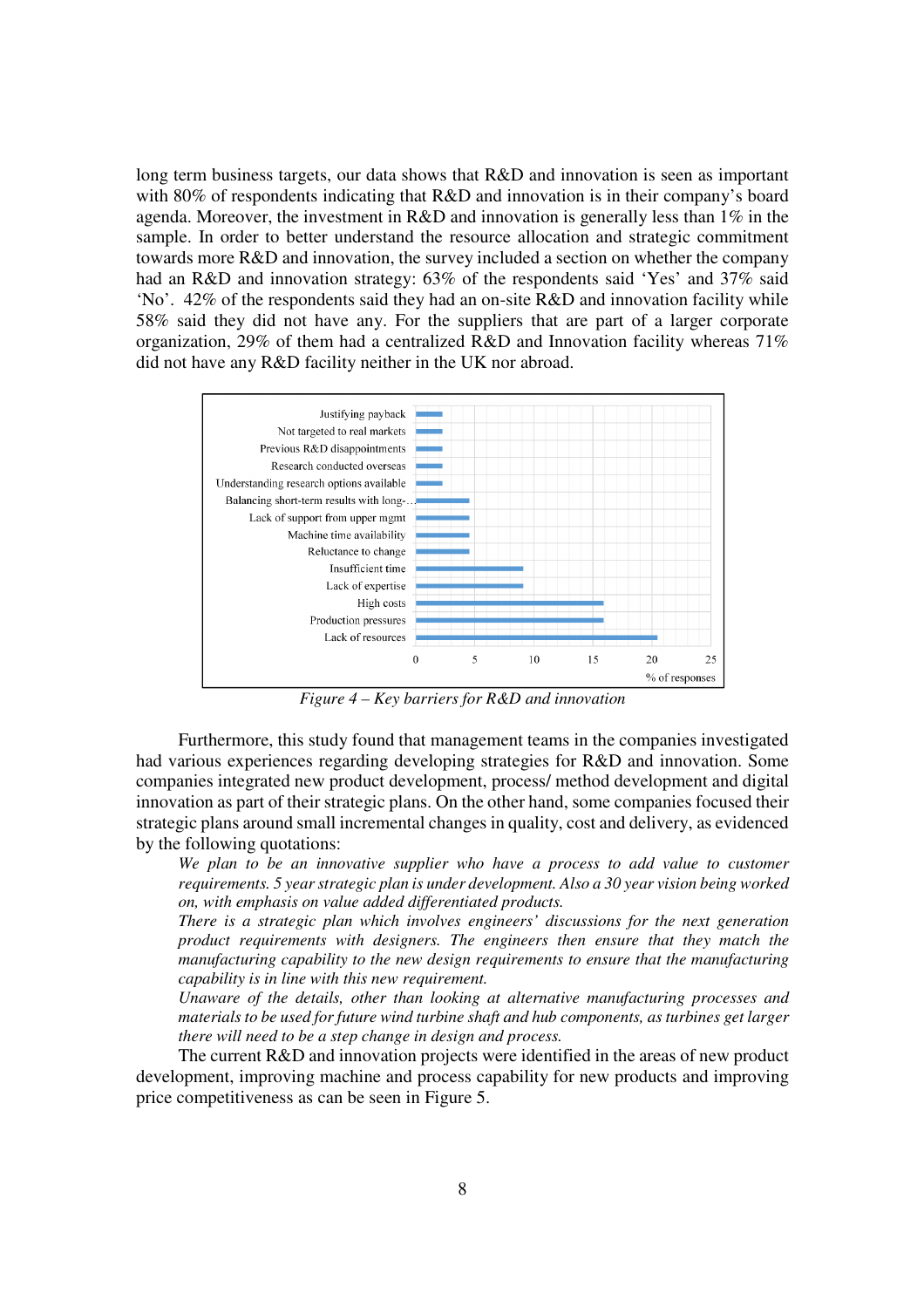

*Figure 5 – Focus of current R&D and innovation projects*

 It is evident that innovation activities are mainly customer driven activities and there is a lack of collaboration culture with external partners. There is also a stronger focus on short term innovation activities rather than step change innovation since they contribute to bottom line and profitability.

*If we participate in collaborative ventures - how do we protect our know-how? We have finite resources and it is a fine balance between cost and benefit. Lack of awareness of what support is available from government…too complicated and variable.* 

 On the other hand, 40% of the survey participants stated that they had been involved in some sort of R&D and innovation partnerships or collaborations in the past. They had varying views regarding whether these collaborative R&D and innovation activities were successful or not. Main reasons were a lack of understanding of the real issues and challenges facing industry and lack of financial evaluation. The issues related to past experiences are reflected in the following comments:

*10 years ago the company was very proactive in collaborating with universities through PhD students and there was some success. However, the focus on short term results has meant that this activity has dwindled.* 

*We worked with local universities but found that their outcomes were more theory based than practical; they are measured on publications whereas we need better margins/ more volume.* 

 Additionally, 74% of the respondents stated that they do not feel being appropriately informed of the R&D and innovation opportunities available for them. The empirical results provide a series of insights concerning the government support mechanisms for manufacturing value chains and particularly SMEs. Most companies have a perception that R&D and innovation programs involve high costs. Therefore, the justification for the business benefits is proven to be a challenge. This perception is underpinned by the fact that most companies are not fully aware of the external funding opportunities, R&D tax credit advantages, sharing equipment and materials. SWOT analysis highlighted that companies have issues around understanding what is available in UK manufacturing industry innovation landscape and how to build a consortium to attract external R&D and innovation funding. Hence, de-risking R&D and innovation activities is deemed to be a key issue.